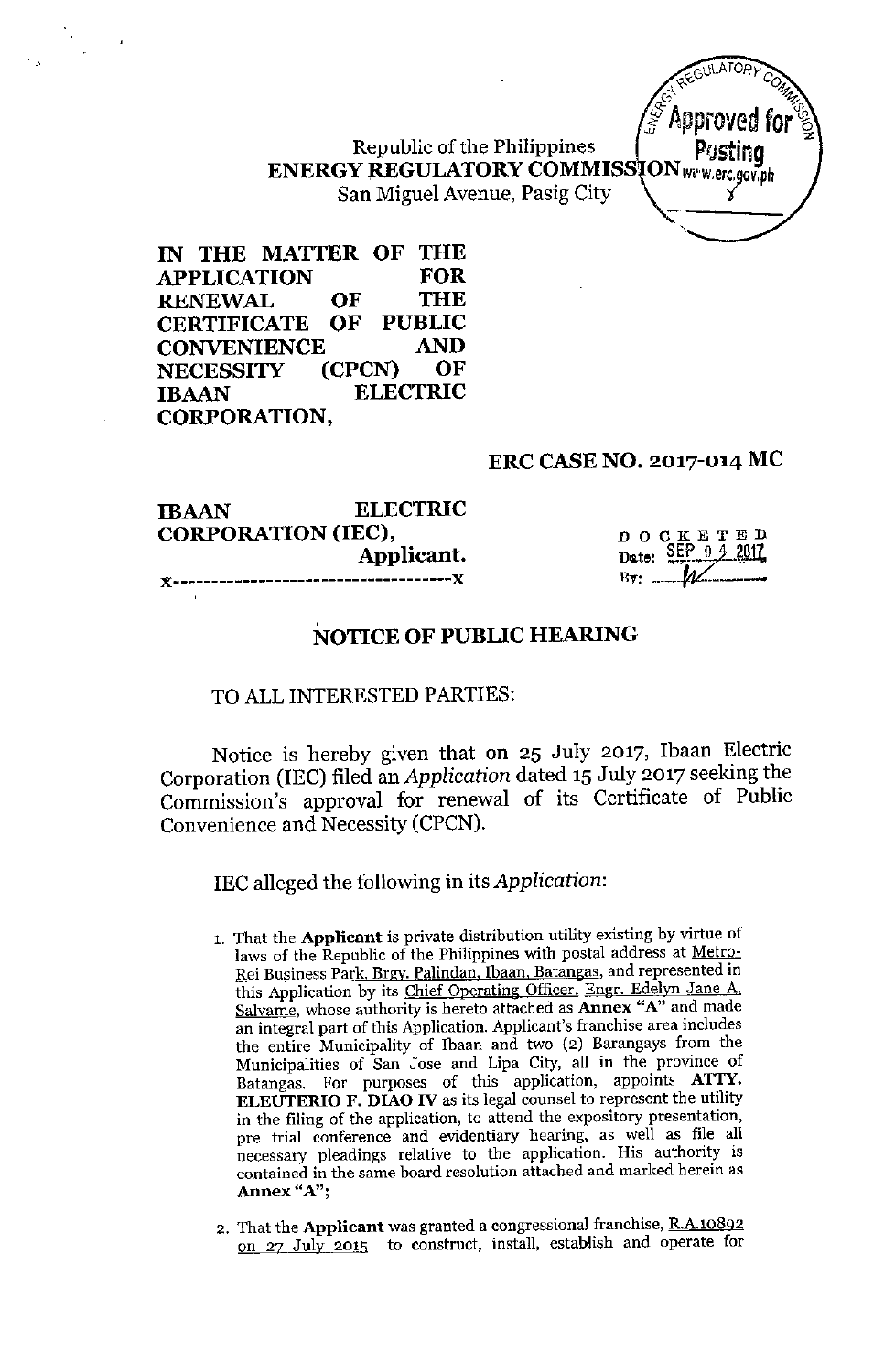commercial purposes and in the public interest, a distribution system for the conveyance of electric power to end users in the Municipality of Ibaan and two (2) Barangays in San Jose and Lipa City for a period of twenty five (25) years pursuant to the said law;

3. That Applicant hereby applies for the renewal of its Certificate of Public Convenience and Necessity (CPCN) pursuant to the Commission's Resolution NO.5, series of 2008 which governs the Rules on the Issuance of CPCN's of Entities engaged in the Transmission and Distribution of Electricity;

 $\epsilon$ 

- 4. In support of this Application, Applicant is attaching the following documents for the evaluation of the Commission:
	- 4.1 Copy of Congressional Franchise R.A.10892, (Annex "B")
	- 4.2. Certificate of Incorporation (Annex "C")
	- 4.3 Articles of Incorporation (as amended) (Annex "D")
	- 4.4 Corporate By-laws (Annex "E")
	- 4.5 Service Area Map (Annex "F")
		- 4.5.1 Total Number of Energized Barangays
			- 4.5.2 Total Number of Un-energized Barangays
	- 4.6 Statement of adoption of previously submitted utility practices and procedures (connection agreement, billing practices, conditions of disconnection, etc. (Annex "G")
	- 4.7 Statement of its current effective tariff (Annex "H")
	- 4.8 Names and addresses of additional personnel responsible for the design, installation, maintenance, and repair of equipment for the distribution system (Annex "I")
	- 4.9 Existing Power Supply Agreement with Therma Luzon, Inc. (TLI) (Annex "J")
	- 4.10 Copy of the existing single line diagram showing the location of substation, poles, distribution transformers and lines indicating substation name and capacity; designation of feeders or circuits; type of poles used; voltage level in kilovolt (kV) pcr feeder or circuit; length of each feeders in circuitkilometers; size of distribution transformers; and number of customers connected to each feeders or circuits in electronic format or hard copy. (Annex "K")
	- 4.11 Statement confirming that the existing distribution system meets the technical requirements of the Philippine Grid Code and Philippine Distribution Code; (Annex "L")
	- 4.12 Rental Pole Agreement with Globe Telecoms, Inc.  $(Annex "M")$
	- 4.13 Audited Financial Statement for the year 2015-2016 (Annex "N")
- 5. Applicant has all the qualifications for the renewal of its CPCN:(a) it is a Filipino owned corporation; (b) it has a congressional franchise; and (c) it has the technical and financial capabilities to operate a private distribution utility.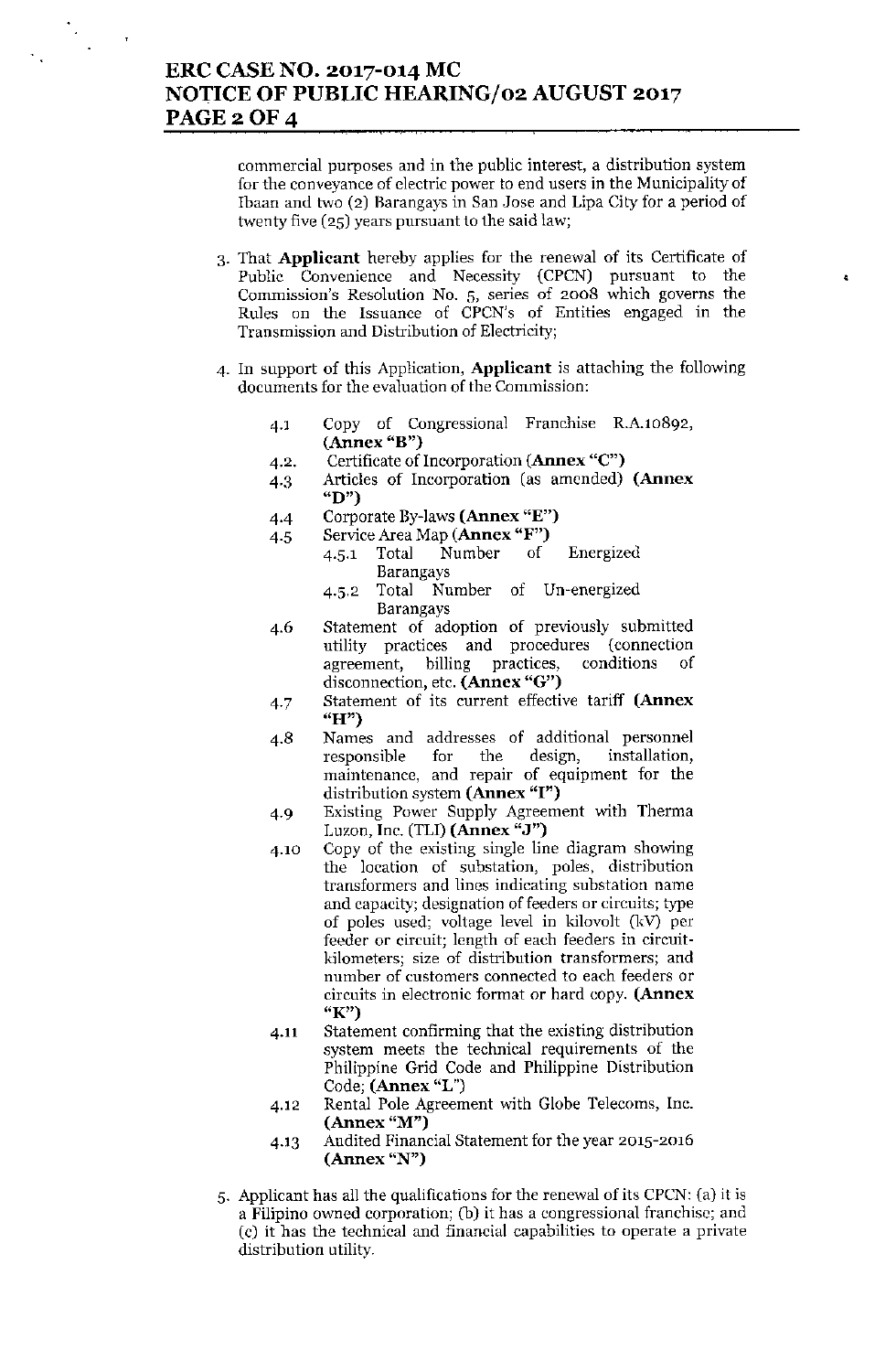# **ERC CASENO. 2017-014 MC NOTICE OF PUBLIC HEARING/02 AUGUST 2017 PAGE30F4**

**'WHEREFORE, foregoing premises considered, it is most respectfully prayed of this Honorable Commission, after due notice and hearing, to renew the Cerlificate of Public Convenience and Necessity of the Applicant.**

**Other reliefs consistent with justice and equity are likewise prayed fOf.**

The Commission has set the *Application* for determination of compliance with the jurisdictional requirements, expository presentation, Pre-trial Conference, and presentation of evidence on **16 October 2017 (Monday) at two o'clock in the afternoon (02:00 P.M.), at the ERC Hearing Room, 15th Floor, Pacific Center Building, San Miguel Avenue, Pasig City.**

All persons who have an interest in the subject matter of the instant case may become a party by filing with the Commission a verified Petition to Intervene at least five (5) days prior to the initial hearing and subject to the requirements under Rule 9 of the 2006 Rules of Practice and Procedure, indicating therein the docket number and title of the case and stating the following:

- 1) The petitioner's name and address;
- 2) The nature of petitioner's interest in the subject matter of the proceeding and the way and manner in which such interest is affected by the issues involved in the proceeding; and
- 3) A statement of the relief desired.

All other persons who may want their views known to the Commission with respect to the subject matter of the case may file their Opposition or Comment thereon at any stage of the proceeding before the Applicant rests its case, subject to the requirements under Rule 9 of the 2006 Rules of Practice and Procedure. No particular form of Opposition or Comment is required, but the document, letter, or writing should contain the following:

- 1) The name and address of such person;
- 2) A concise statement of the Opposition or Comment; and
- 3) The grounds relied upon.